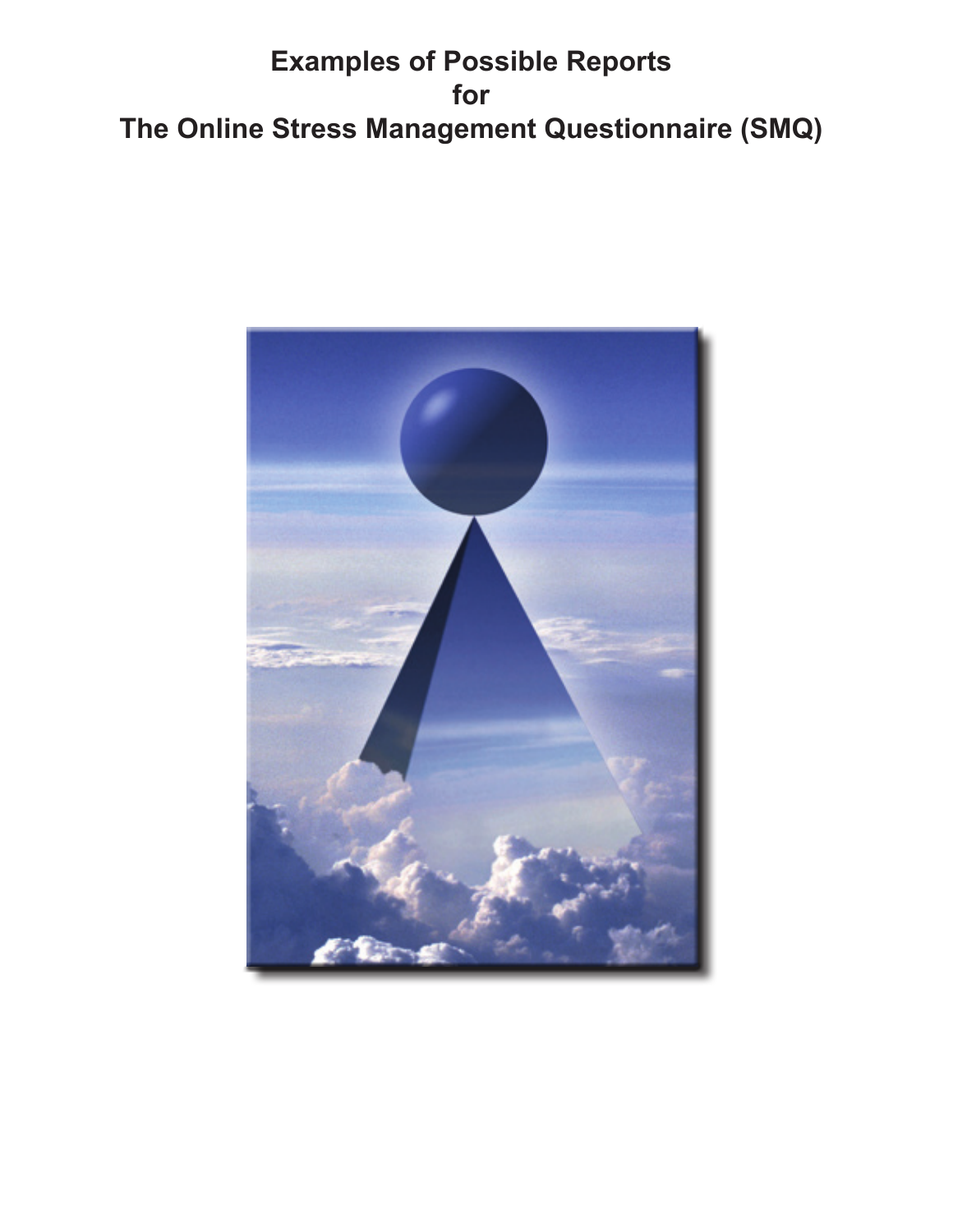

Assessment For: **Joe Smith**

Thank you for completing the **SMQ**. Your scores and "Stress Risk" levels for each of the 11 SMQ Scales are shown below. We recommend that you PRINT THIS PAGE for your records and future review.

For a more complete understanding of your scores, please click on the link below to download and print your copy of the **Stressmaster Guide**.

After you have printed the **The Stressmaster Guide**, please review each section to learn more about the SMQ, the meaning of each scale, how to interpret your stress level, and what you should Know and Do to reduce and master stress in your life.

Thank you and Have a Stress Free Day! Stressmaster

Click here to download your **STRESSMASTER GUIDE**

| <b>Section Name</b>                | Score | Summary                      |
|------------------------------------|-------|------------------------------|
| A1 - Hostility/Anger (HO)          | 15    | <b>MEDIUM-HIGH RISK</b>      |
| A2 - Perfectionism (PE)            | 21    | <b>HIGH RISK</b>             |
| A3 - Time-Urgency (TI)             | 10    | <b>MEDIUM-HIGH RISK</b>      |
| A4 - Disappointment (DI)           | 11    | <b>MEDIUM RISK</b>           |
| A5 - Burnout (BR)                  | 17    | <b>MEDIUM-HIGH RISK</b>      |
| A6 - Underachievement (UA)         | 17    | <b>HIGH RISK</b>             |
| A7 - Tension (TE)                  | 11    | <b>MEDIUM-LOW RISK</b>       |
| B1 - Physical Stress Effects (PS)  | 35    | <b>HIGH RISK</b>             |
| B2- Life/Work (LW)                 | 32    | <b>HIGH RISK</b>             |
| C1 - Life Events (LE)              | 196   | <b>MEDIUM RISK</b>           |
| C <sub>2</sub> - Hassles (HO)      | 12    | <b>MEDIUM-HIGH RISK</b><br>κ |
| General Info                       | 15    |                              |
| <b>Total Assessment Score: 392</b> |       |                              |

Close Print

C 1980-2013. JAMES C. PETERSEN, PH.D. ALL US AND INTERNATIONAL COPYRIGHTS RESERVED.

WWW.STRESSMASTER.COM

Copyright @ 2014 Assess. All Rights Reserved.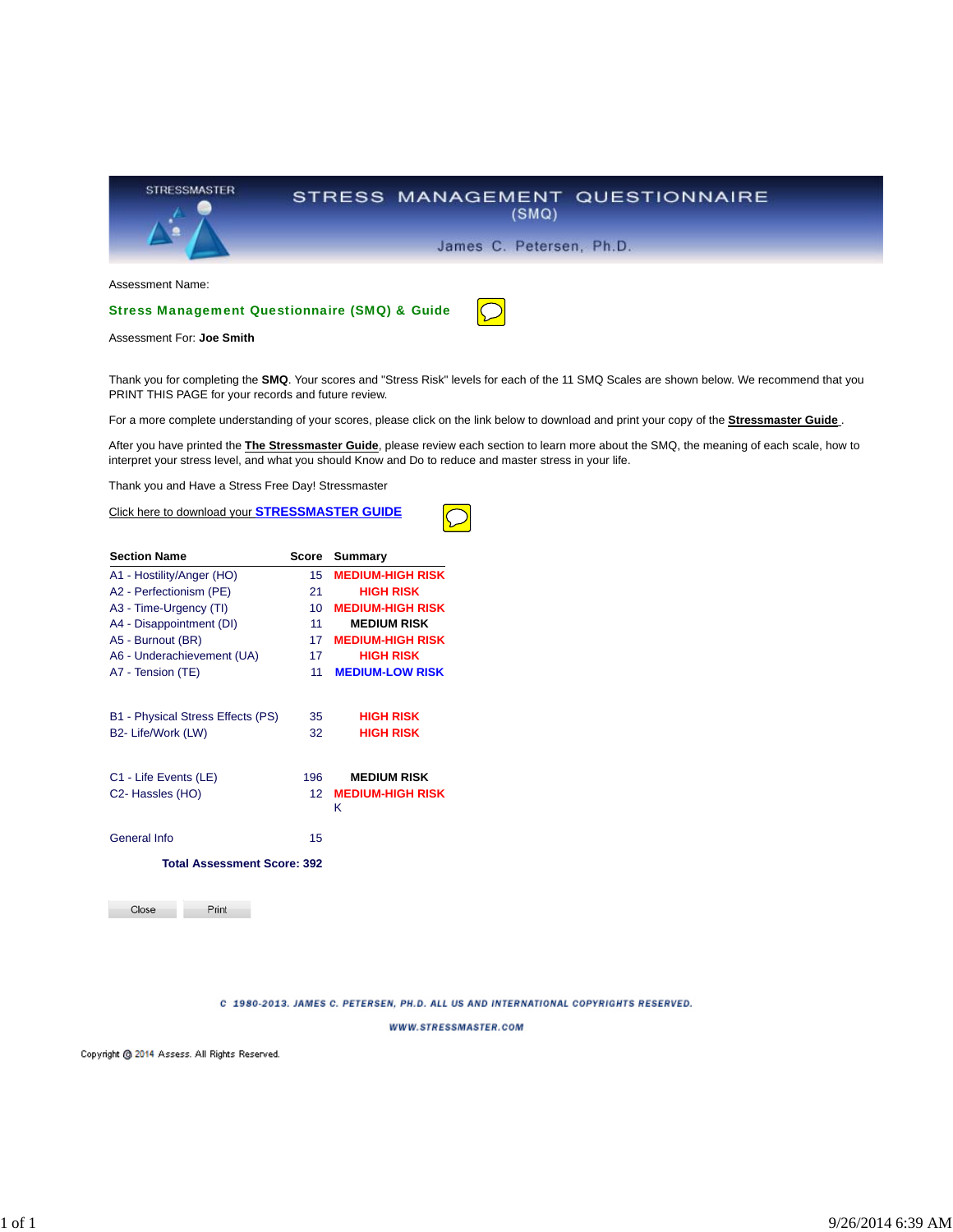

| <b>Group Report</b><br>SMQ -<br>$\boxed{\bigcirc}$ |                   |                   |                   |                   |                   |                   |
|----------------------------------------------------|-------------------|-------------------|-------------------|-------------------|-------------------|-------------------|
| <b>Chris</b>                                       | <b>David</b>      | Joanne            | <b>Michael</b>    | <b>Oliver</b>     | Sarah             | <b>Mary</b>       |
| <b>Risk Level</b>                                  | <b>Risk Level</b> | <b>Risk Level</b> | <b>Risk Level</b> | <b>Risk Level</b> | <b>Risk Level</b> | <b>Risk Level</b> |
| <b>Medium</b>                                      | <b>High</b>       | <b>High</b>       | Low               | <b>Med-Low</b>    | Low               | <b>High</b>       |
| Low                                                | <b>Med-Low</b>    | <b>High</b>       | <b>Med-Low</b>    | <b>High</b>       | <b>Medium</b>     | <b>Med-High</b>   |
| <b>Med-High</b>                                    | <b>Med-High</b>   | <b>Med-High</b>   | <b>Med-High</b>   | <b>Medium</b>     | <b>High</b>       | <b>Med-Low</b>    |
| <b>High</b>                                        | <b>High</b>       | <b>Med-High</b>   | <b>High</b>       | Low               | <b>High</b>       | <b>Med-Low</b>    |
| Low                                                | Low               | <b>High</b>       | Low               | Low               | Low               | Low               |
| Low                                                | <b>Med-High</b>   | <b>Medium</b>     | <b>Medium</b>     | <b>Medium</b>     | Low               | <b>Medium</b>     |
| <b>High</b>                                        | <b>High</b>       | <b>Med-High</b>   | Low               | <b>High</b>       | <b>Med-High</b>   | Low               |
| <b>Risk Level</b>                                  | <b>Risk Level</b> | <b>Risk Level</b> | <b>Risk Level</b> | <b>Risk Level</b> | <b>Risk Level</b> | <b>Risk Level</b> |
| Low                                                | Low               | <b>Med-High</b>   | <b>Med-Low</b>    | <b>Med-Low</b>    | Low               | Low               |
| <b>Medium</b>                                      | <b>Med-Low</b>    | <b>Med-High</b>   | <b>Medium</b>     | <b>Med-High</b>   | <b>High</b>       | <b>Med-Low</b>    |
| <b>Risk Level</b>                                  | <b>Risk Level</b> | <b>Risk Level</b> | <b>Risk Level</b> | <b>Risk Level</b> | <b>Risk Level</b> | <b>Risk Level</b> |
| <b>Med-Low</b>                                     | <b>Medium</b>     | <b>Medium</b>     | Low               | <b>Med-Low</b>    | <b>Med-Low</b>    | <b>Med-High</b>   |
| Low                                                | <b>Medium</b>     | <b>Med-Low</b>    | Low               | <b>Medium</b>     | <b>Med-Low</b>    | Low               |

Copyright 2013 - James C Petersen Ph.D. All Rights Reserved.

www.Stressmaster.com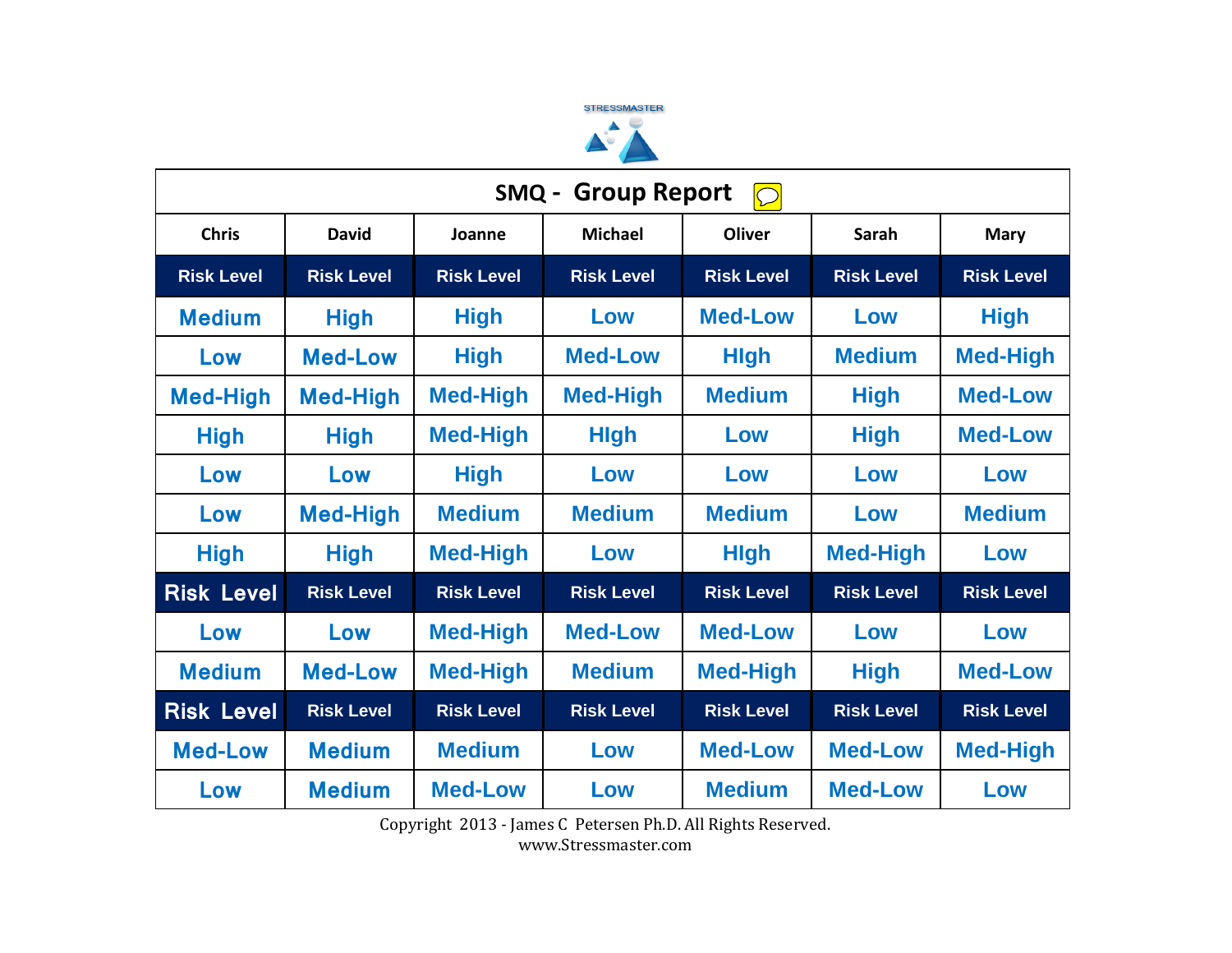|                                                                                                                                             | James C. Petersen, Ph.D.                                                                                                                               |        |
|---------------------------------------------------------------------------------------------------------------------------------------------|--------------------------------------------------------------------------------------------------------------------------------------------------------|--------|
| <b>Assessment Name:</b>                                                                                                                     |                                                                                                                                                        |        |
| <b>Stress Management Questionnaire (SMQ) &amp; Guide</b>                                                                                    |                                                                                                                                                        |        |
|                                                                                                                                             |                                                                                                                                                        |        |
| Name: Joe Smith                                                                                                                             |                                                                                                                                                        |        |
| Email Address: jpetersen@stressmaster.com                                                                                                   |                                                                                                                                                        |        |
| Section: A1 - Hostility/Anger (HO)                                                                                                          |                                                                                                                                                        |        |
|                                                                                                                                             |                                                                                                                                                        | Score  |
| Q1.Become impatient when performing repetitious acts (e.g., filling out bank forms, writing checks, washing dishes, etc.)?                  |                                                                                                                                                        | 3      |
| Q2.Dwell on the incompetencies of others who stand in the way of your progress?                                                             |                                                                                                                                                        | 4      |
| Q9. Feel impatient with the rate at which events take place?                                                                                |                                                                                                                                                        | 3      |
| Q18. In a competitive situation tend to become upset or angry if you are not the best?                                                      |                                                                                                                                                        | 4      |
|                                                                                                                                             | Q41.Feel frustrated at others' behavior (e.g., become irritated at your progress behind a slow driver or in a line of customers waiting to be served)? | 1      |
| TOTAL: A1 - Hostility/Anger (HO)                                                                                                            | <b>MEDIUM-HIGH RISK</b>                                                                                                                                | 15     |
|                                                                                                                                             |                                                                                                                                                        |        |
| Section: A2 - Perfectionism (PE)                                                                                                            |                                                                                                                                                        |        |
|                                                                                                                                             |                                                                                                                                                        | Score  |
| Q6. Insist that subordinates or those around you make no mistakes?                                                                          |                                                                                                                                                        | 5      |
| Q17. Become irritated with the mistakes of others?                                                                                          |                                                                                                                                                        | 5      |
| Q25.Overwork a task to get it perfect?                                                                                                      |                                                                                                                                                        | 2      |
| Q28.Demonstrate that you are a perfectionist at what you do?<br>Q33. Fail to delegate because you believe you can do it better than others? |                                                                                                                                                        | 4<br>5 |
|                                                                                                                                             |                                                                                                                                                        |        |
| TOTAL: A2 - Perfectionism (PE)                                                                                                              | <b>HIGH RISK</b>                                                                                                                                       | 21     |
| Section: A3 - Time-Urgency (TI)                                                                                                             |                                                                                                                                                        |        |
|                                                                                                                                             |                                                                                                                                                        | Score  |
| Q21. Move, walk, or eat rapidly?                                                                                                            |                                                                                                                                                        | 3      |
| Q32. Hurry the speech of others by saying such things as: "uh-huh                                                                           |                                                                                                                                                        | 5      |
| Q40.Talk rapidly?                                                                                                                           |                                                                                                                                                        | 2      |
| TOTAL: A3 - Time-Urgency (TI)                                                                                                               |                                                                                                                                                        | 10     |
|                                                                                                                                             | <b>MEDIUM-HIGH RISK</b>                                                                                                                                |        |
| Section: A4 - Disappointment (DI)                                                                                                           |                                                                                                                                                        |        |
|                                                                                                                                             |                                                                                                                                                        | Score  |
| Q13. Think about getting out of your job?                                                                                                   |                                                                                                                                                        | 1      |
| Q34. Feel discouraged?                                                                                                                      |                                                                                                                                                        | 3      |
| Q35. Talk about people who disappoint you?                                                                                                  |                                                                                                                                                        | 3      |
| Q38.Feel unappreciated?                                                                                                                     |                                                                                                                                                        | 4      |
| TOTAL: A4 - Disappointment (DI)                                                                                                             |                                                                                                                                                        | 11     |
|                                                                                                                                             | <b>MEDIUM RISK</b>                                                                                                                                     |        |
| Section: A5 - Burnout (BR)                                                                                                                  |                                                                                                                                                        |        |
|                                                                                                                                             |                                                                                                                                                        | Score  |
| Q10.Feel sad?                                                                                                                               |                                                                                                                                                        | 2      |
| Q24. Feel unenthusiastic?                                                                                                                   |                                                                                                                                                        | 3      |
| Q26. Get upset when a joke is made about you?                                                                                               |                                                                                                                                                        | 3      |
| Q27. Feel unhappy?                                                                                                                          |                                                                                                                                                        | 4      |

STRESS MANAGEMENT QUESTIONNAIRE

#### Section: A6 - Underachievement (UA)

Q31.Feel pessimistic or negative? TOTAL: A5 - Burnout (BR)

**STRESSMASTER** 

|                                                                                     | Score |
|-------------------------------------------------------------------------------------|-------|
| Q4. Not accomplish what you set out to do?                                          |       |
| Q15. Take more time than usual to do things?                                        |       |
| Q19. Avoid tasks and responsibilities?                                              |       |
| Q20. Think that what you do is rather pointless?                                    |       |
| Q36. Find that you are unable to locate things such as paper, tools, folders, etc.? |       |
| TOTAL: A6 - Underachievement (UA)                                                   |       |

**MEDIUM-HIGH RISK**

 $\frac{5}{17}$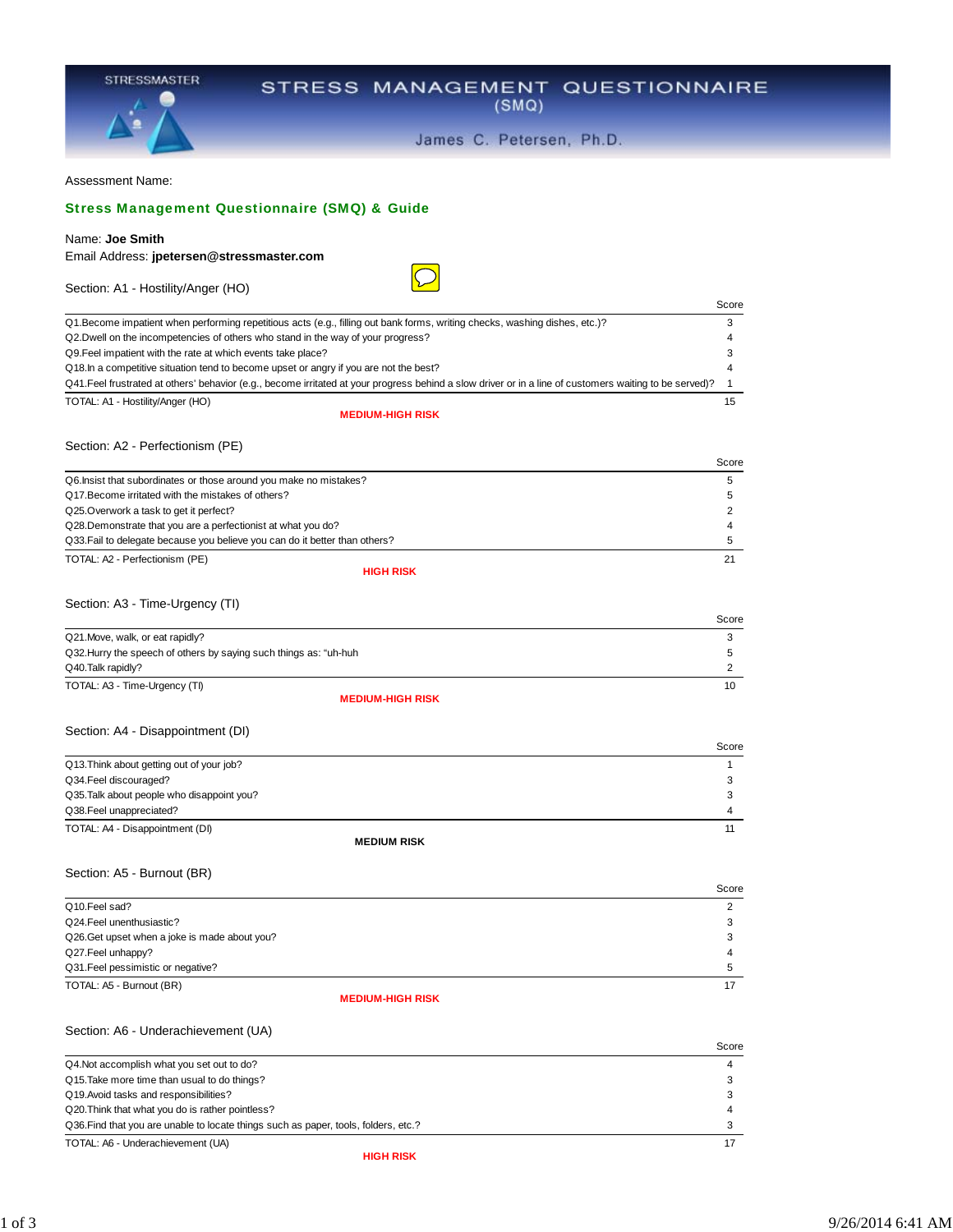



| <b>STRESS MANAGEMENT QUESTIONNAIRE</b><br>(SMQ)  |                               |                   |
|--------------------------------------------------|-------------------------------|-------------------|
| <b>STRESS RISK REPORT</b><br><b>Jane Smith</b>   |                               |                   |
| <b>Stress Warning Signs</b><br><b>Risk Level</b> |                               |                   |
| A <sub>1</sub>                                   | <b>Hostility/Anger</b>        | <b>High</b>       |
| A <sub>2</sub>                                   | <b>Perfectionism</b>          | <b>Med-High</b>   |
| A <sub>3</sub>                                   | <b>Time-Urgency</b>           | <b>Med-Low</b>    |
| A <sub>4</sub>                                   | <b>Disappointment</b>         | <b>Med-Low</b>    |
| A <sub>5</sub>                                   | <b>Burnout</b>                | Low               |
| A6                                               | <b>Underachievement</b>       | <b>Medium</b>     |
| A7                                               | <b>Tension</b>                | Low               |
|                                                  | <b>Stress Effects</b>         | <b>Risk Level</b> |
| <b>B1</b>                                        | <b>Physical Stress</b>        | Low               |
| <b>B2</b>                                        | <b>Life-Work Satisfaction</b> | <b>Med-Low</b>    |
|                                                  | <b>Stressors</b>              | <b>Risk Level</b> |
| C <sub>1</sub>                                   | <b>Life Events</b>            | <b>Med-High</b>   |
| C <sub>2</sub>                                   | <b>Hassles</b>                | Low               |

Copyright 2013 - James C Petersen Ph.D. All Rights Reserved. www.Stressmaster.com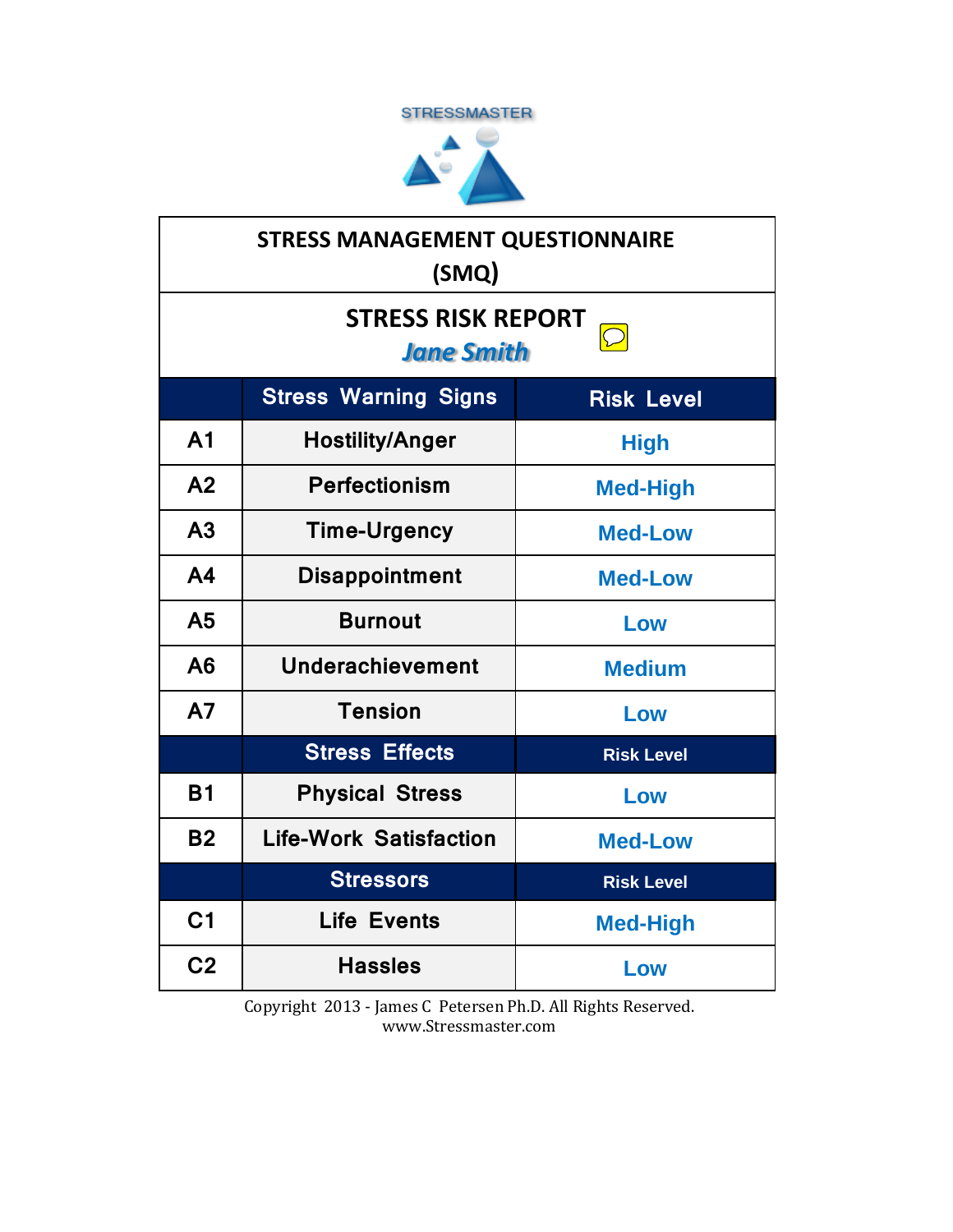## Section: A7 - Tension (TE)

|                                                      | Score |
|------------------------------------------------------|-------|
| Q7. Take time to do something that you really enjoy? |       |
| Q11. Take quick, short, or no breaks during the day? |       |
| Q23. Have very little time to relax and let go?      |       |
| Q30. Find it difficult to slow down?                 |       |
| TOTAL: A7 - Tension (TE)                             |       |
| <b>MEDIUM-LOW RISK</b>                               |       |

# Section: B1 - Physical Stress Effects (PS)

|                                                      | Score |
|------------------------------------------------------|-------|
| Q3. Notice that you have a fast pulse?               | 3     |
| Q5. Have asthma or hay fever flare-ups?              |       |
| Q8. Have indigestion?                                |       |
| Q12. Experience shortness of breath?                 |       |
| Q14. Have headaches?                                 |       |
| Q16.Have constipation/diarrhea?                      |       |
| Q22. Have moist or sweaty palms, feet, or underarms? |       |
| Q29.Over perspire/sweating?                          |       |
| Q37. Have difficulty falling or staying asleep?      |       |
| Q39. Have cold hands or feet?                        |       |
| TOTAL: B1 - Physical Stress Effects (PS)             | 35    |
| <b>HIGH RISK</b>                                     |       |

Section: B2- Life/Work (LW)

|                                                                                      | Score |
|--------------------------------------------------------------------------------------|-------|
| Q79.Career choice?                                                                   |       |
| Q80.Job choice?                                                                      |       |
| Q81.Co-workers?                                                                      |       |
| Q82.Level of income?                                                                 |       |
| Q83.Immediate supervisor or, if you are a homemakers, your spouse, mother or father? |       |
| Q84.Amount of work?                                                                  |       |
| Q85.Advancement opportunities?                                                       |       |
| Q86.Personal relationships?                                                          |       |
| Q87.Level of exercise/personal fitness?                                              |       |
| TOTAL: B2- Life/Work (LW)                                                            | 32    |

**HIGH RISK**

### Section: C1 - Life Events (LE)

|                                                    | Score        |
|----------------------------------------------------|--------------|
| Q42.Death of a spouse or loved one?                | $\Omega$     |
| Q43. Divorce or marital separation?                | $\Omega$     |
| Q44.Arrest or jail term?                           | $\Omega$     |
| Q45.Death of a family member or close friend?      | 75           |
| Q46. Injury or illness to you?                     | 70           |
| Q47. Major marital or family conflicts?            | $\Omega$     |
| Q48.Loss of a job or unemployment (quit or fired)? | <sup>0</sup> |
| Q49.Retirement?                                    |              |
| Q50. Major injury or illness of family member?     | O            |
| Q51. Pregnancy or addition of family member?       | 50           |
| Q52. Financial loss or difficulties?               | 0            |
| Q53. Victim of crime?                              | $\Omega$     |
| Q54.Change of residence?                           | $\Omega$     |
| Q55. Involved in a law suit or legal matter?       | O            |
| Q56.Sexual harrassment?                            | 0            |
| TOTAL: C1 - Life Events (LE)                       | 196          |

**MEDIUM RISK**

Section: C2- Hassles (HO)

|                                                   | Score |
|---------------------------------------------------|-------|
| Q57. Challenge of a new career (re-entry career)? |       |
| Q58.Concern about weight/health                   |       |
| Q59. Not enough money for basics?                 |       |
| Q60.Not enough rest or sleep?                     |       |
| Q61.Conflicts with spouse or close friend?        |       |
| Q62.Difficulties with employees or friends?       |       |
| Q63.Difficulties with boss or supervisor?         |       |